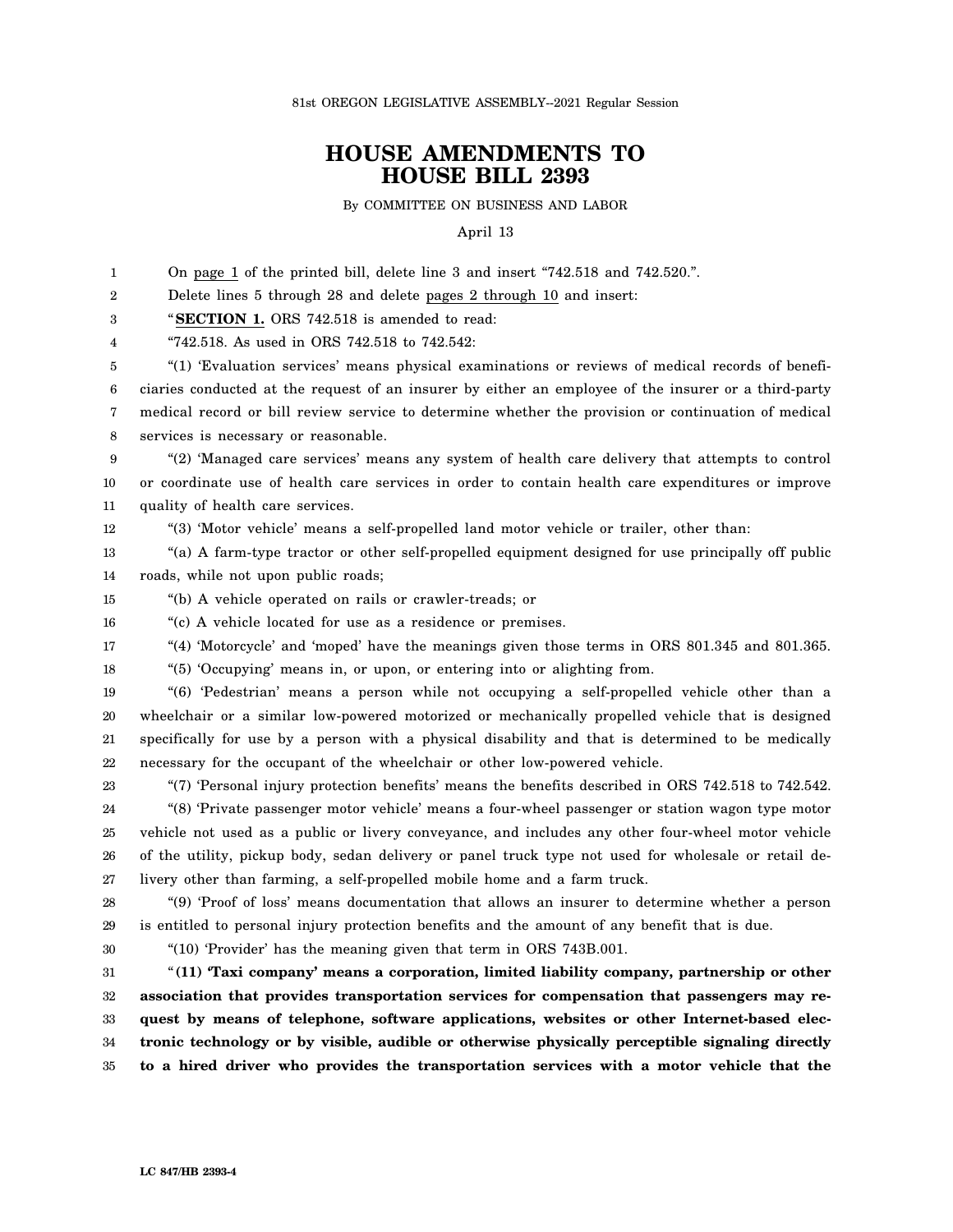1 **hired driver:**

2 3 **"(a) Owns and operates in affiliation with the corporation, limited liability company, partnership or other association;**

4 5 **"(b) Leases or rents from the corporation, limited liability company, partnership or other association; or**

6 7 **"(c) Has other authorization from the corporation, limited liability company, partnership or other association to use for the purposes described in this subsection.**

8 9 10 11 12 13 **"(12) 'Transportation network company' means a corporation, limited liability company, partnership or other association that provides a software or digital application, the express purpose of which is to connect to the Internet and enable a prospective passenger to seek and obtain transportation services from a driver who operates a personal motor vehicle for the purpose of providing transportation services for compensation in affiliation with the corporation, limited liability company, partnership or other association.**

14

"**SECTION 2.** ORS 742.520 is amended to read:

15 16 17 18 19 20 "742.520. (1)**(a)** Every motor vehicle liability policy issued for delivery in this state that covers any private passenger motor vehicle shall provide personal injury protection benefits to the person insured thereunder, members of that person's family residing in the same household, children not related to the insured by blood, marriage or adoption who are residing in the same household as the insured and being reared as the insured's own, passengers occupying the insured motor vehicle and pedestrians struck by the insured motor vehicle.

21 22 23 "**(b) A transportation network company shall provide a motor vehicle liability policy with personal injury protection benefits to each driver who operates a personal motor vehicle in affiliation with the transportation network company.**

24 25 **"(c) A taxi company shall provide a motor vehicle liability policy with personal injury protection benefits to each driver who operates a taxi in affiliation with the taxi company.**

26 27 28 29 30 31 **"(d) The personal injury protection benefits described in paragraphs (b) and (c) of this subsection must, at all times during which the driver operates the personal motor vehicle or the taxi to provide transportation services to passengers in affiliation with the transportation network company or the taxi company, cover the driver of the personal motor vehicle or taxi, any passengers that occupy the personal motor vehicle or taxi and pedestrians that are struck by the personal motor vehicle or taxi.**

32 33 34 35 36 **"(e) Notwithstanding paragraphs (b), (c) and (d) of this subsection, an insurer may exclude from a motor vehicle liability policy for a private passenger motor vehicle any coverage, including personal injury protection benefits, for a loss or injury that occurs while a driver is operating a private passenger motor vehicle to provide transportation services for compensation in affiliation with a transportation network company.**

37

"(2) Personal injury protection benefits apply to a person's injury or death resulting:

38 39 40 "(a) In the case of the person insured under the policy and members of that person's family residing in the same household, from the use, occupancy or maintenance of any motor vehicle, except the following vehicles:

41 42 "(A) A motor vehicle, including a motorcycle or moped, that is owned or furnished or available for regular use by any of such persons and that is not described in the policy;

43 44 45 "(B) A motorcycle or moped which is not owned by any of such persons, but this exclusion applies only when the injury or death results from such person's operating or riding upon the motorcycle or moped; and

HA to HB 2393 Page 2